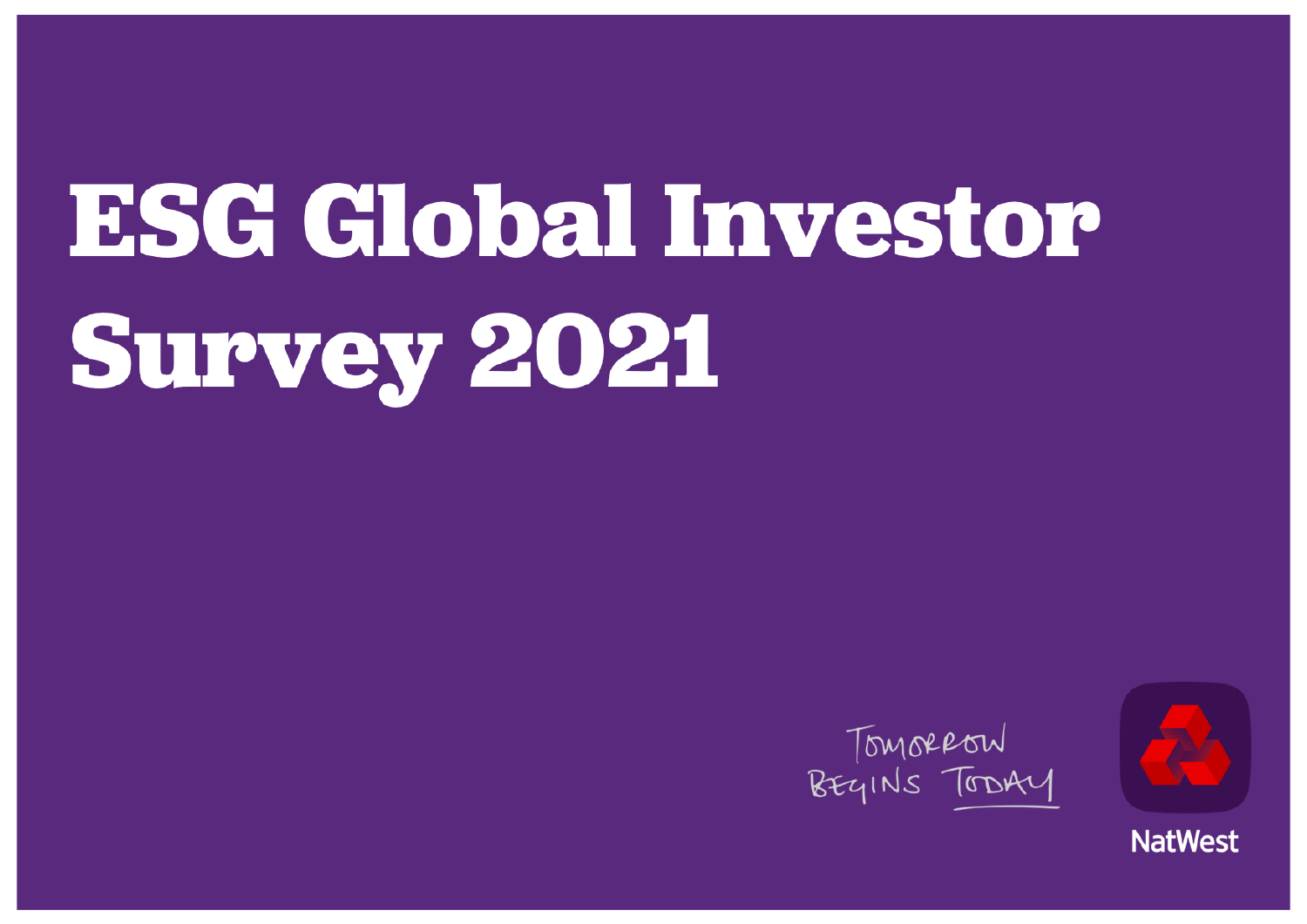# **Key takeaways**

**In the fourth quarter of 2021 we carried out a survey among 70+ investors, with assets under management of approximately €18 trillion, to gauge their approach to ESG investment.**

### **Whilst there are several conclusions to be drawn, here are some of the highlights:**

- A higher number of investors (31%) understand the importance of socially responsible investment without the need of a regulatory 'stick' compared with 2019 (21%)
- ESG strategies, as expected, vary depending on the fund, asset class, or geography as investors deal with disparate data and objectives
- In-house ESG expertise are preferred over advice from ESG rating agencies
- Investors agree that for regulations to be impactful they need to be focused and specific, and investor initiatives that are impactful need to be open to as many investors as possible
- Substance, not labels, enhance ESG credibility. The top two actions cited by investors, showed 'issuers commitment to sustainability' as being disclosure-based, (33% of investors cited quality reporting and targets), with validation from external parties being cited by less than 5% of investors
- Geographical width and economical depth investors show clear appetite for sustainability debt from new markets and new sectors
- Trading premium for sustainability debt has become acceptable

### **Thank you to the 70+ participants, from over 10 major investment hubs, for making this analysis possible.**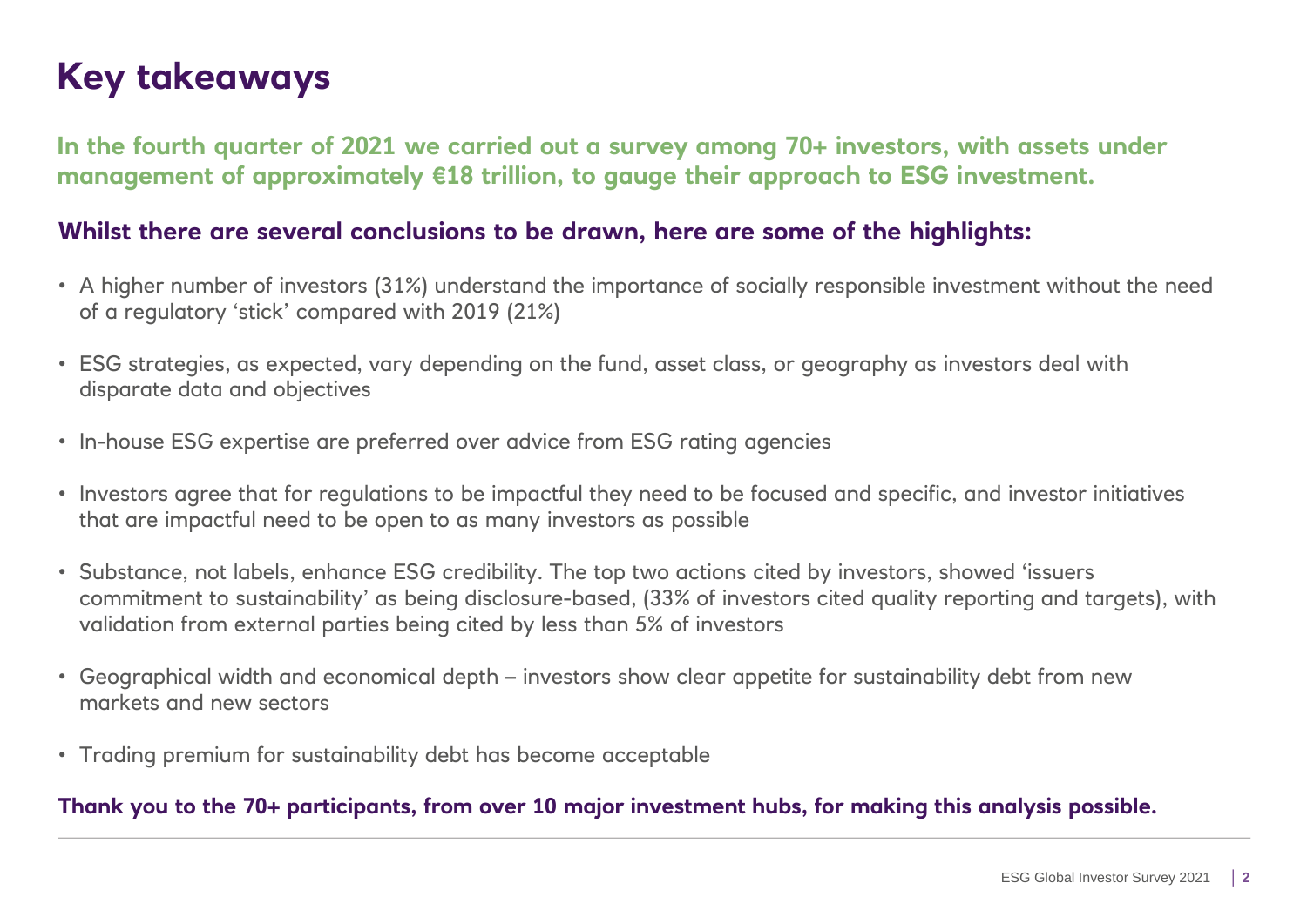# **Table of contents**

| <b>Section</b>                                                | Page     |
|---------------------------------------------------------------|----------|
| Parameters of ESG investment strategy                         | 4        |
| ESG tools for analysis and respective challenges              | 5        |
| ESG regulatory influence / issuer and investor actions        | $\sigma$ |
| Outlook on sustainability debt bond market generally positive |          |
| Overview of institutional investor participants               | 8        |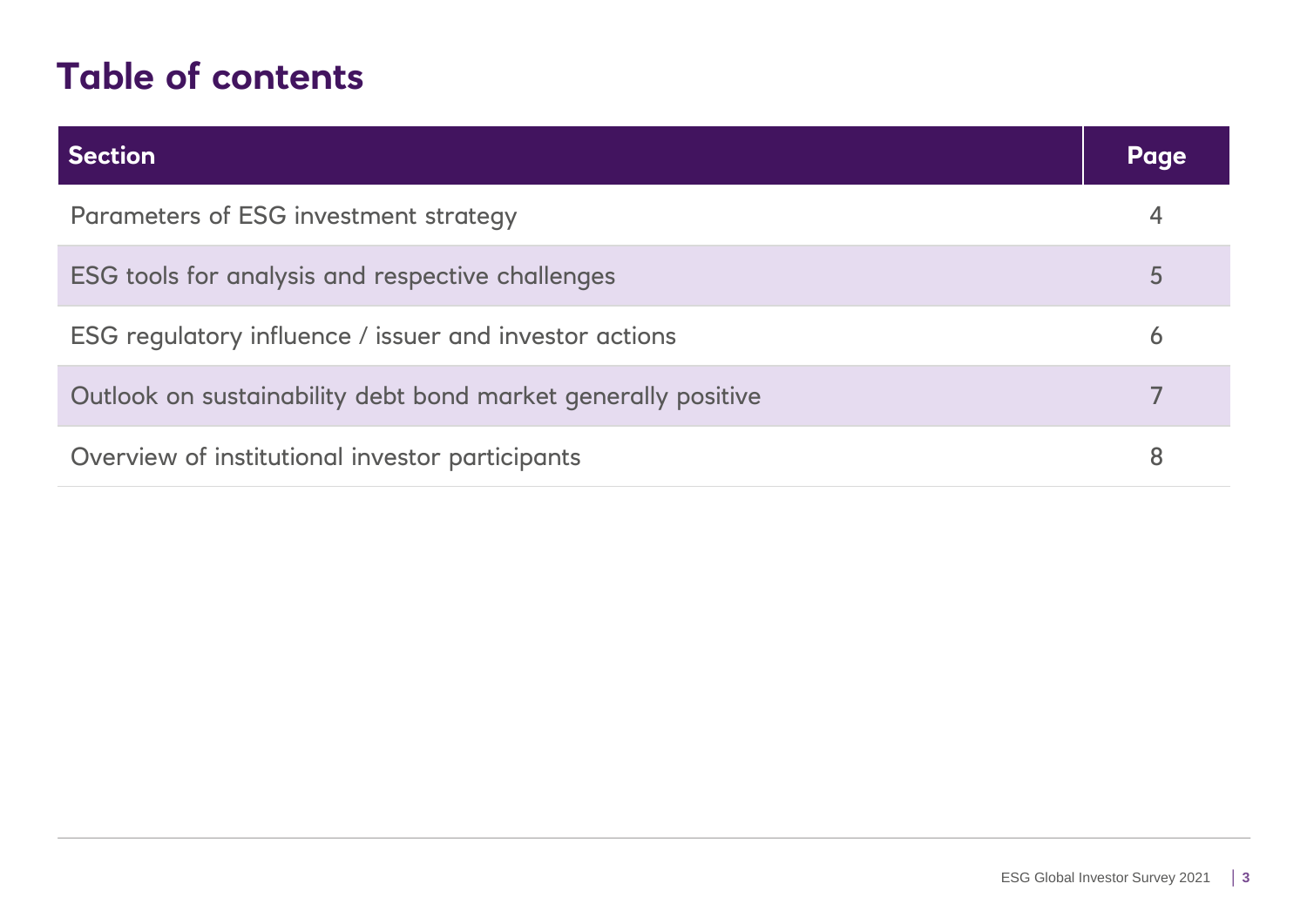# **Parameters of ESG investment strategy**

### Responses from 70+ investors with over EUR18 trillion in assets under management

- A higher percentage of investors stated that **stewardship motivations** were one of the two main reasons to **incorporate sustainability strategies** in 2021 compared to 2019
- **Increased percentage** of organisations are using **ESG integration as sustainable investment strategy**, with 42% of respondents claiming so compared with 28% from 2019
- Despite an increase in consistent application of ESG strategy (38%), **application of ESG analysis continues to vary, within firms** (e.g. by fund/mandate and asset class)
- 44% of investor respondents would **not differ from their firms exclusionary policies**. The most noted justification among the 41% who would are investments' specific KPIs and uses of proceeds

### **Drivers of sustainability strategies**



### **Sustainability strategy consistency**



*What have been the two main motivations to incorporate sustainability strategies?* 



### **Implementation of sustainability strategies**





### **Exclusionary policy exceptions**

*If your organisation has policies to exclude sectors or issuers would the use of a market-aligned sustainable financing framework by an issuer for its debt financing allow for an exception and investment?*



Source: NatWest Markets Global ESG Investor Survey 2019, NatWest Markets Global ESG Investor Survey 2021

Note: (\*)Yes, subject to the framework's use of proceeds or KPIs aligning specifically to eventually achieve the thresholds set out in the exclusion policy

Purple Text denotes delta between results from NatWest Markets Global ESG Investor Survey 2019 & 2021 Denotes key points mentioned at the top of the page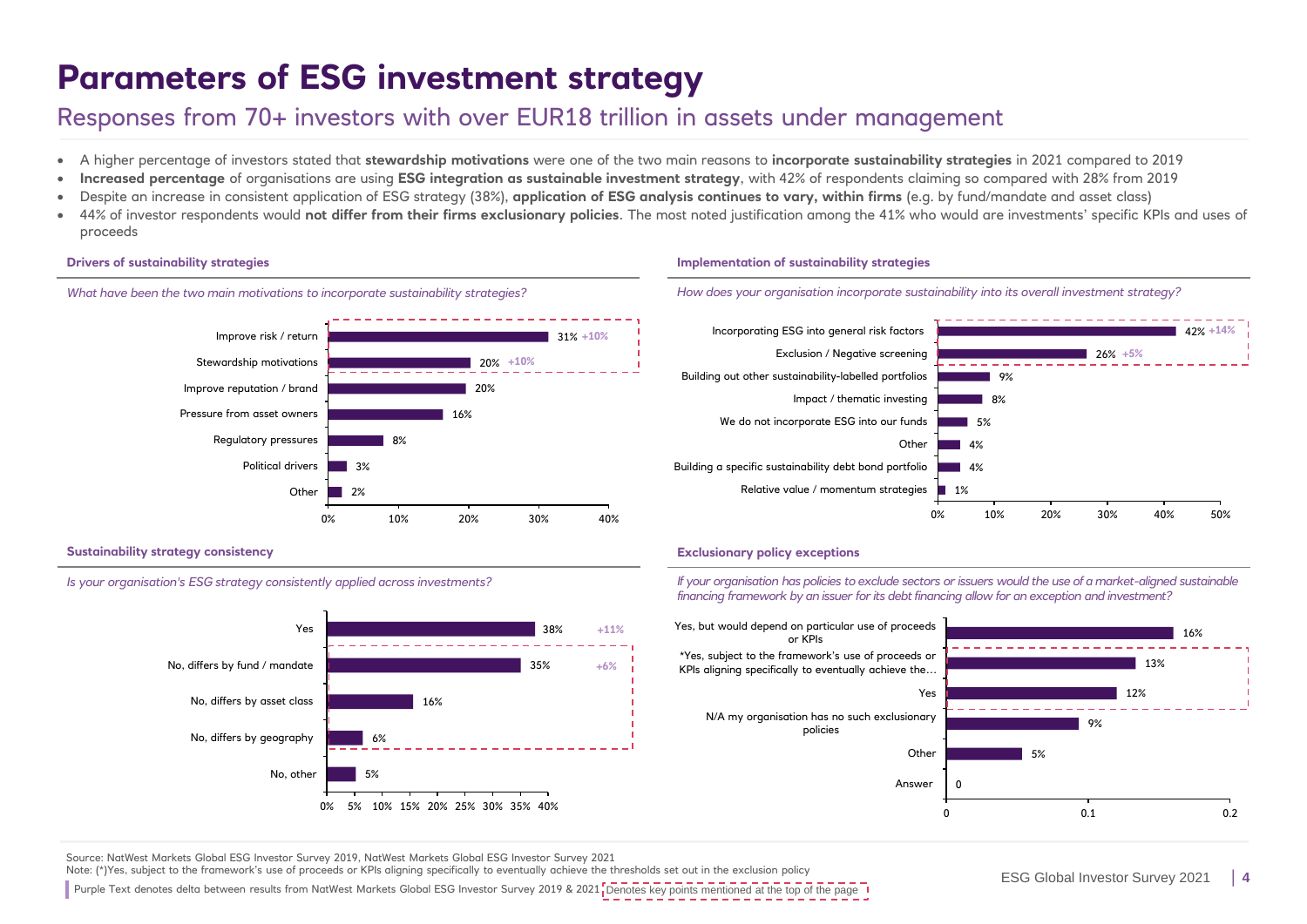# **ESG tools for analysis and respective challenges**

### Balance between ESG ratings and their impact

- **MSCI and Sustainalytics** continue to be the **most used ESG data providers**, with other firms increasing their share of the ESG rating space (ISS ESG, Vigeo Eiris, etc.) compared to 2019
- **Over 50% of investors** use ESG focused analysts. Shift towards using dedicated ESG analysts away from portfolio managers (16%) compared to 2019 (38%)
- **Only 8% of investors significantly** take into account Credit Rating Agencies' assessments of how ESG factors impact credit ratings, with **31% not using them at all, and 61% moderately**
- **Lack of reliable ESG data** remains the largest challenge for investors with 35% of responses and 31% in 2019 with **reputational or performance concerns rising from 6% to 12%**

### **ESG Rating Agency usage**



### **ESG analysis responsibility**



### **Credit Rating Agency usage**

*When analysing issuers, to what extent do you use or refer to the Credit Rating Agencies' specific assessments / modifiers of how ESG factors impact credit ratings?*



### **Barriers to ESG investing**

#### *What are your two main barriers to ESG investing*



Source: NatWest Markets Global ESG Investor Survey 2019, NatWest Markets Global ESG Investor Survey 2021

Purple Text denotes delta between results from NatWest Markets Global ESG Investor Survey 2019 & 2021 Denotes key points mentioned at the top of the page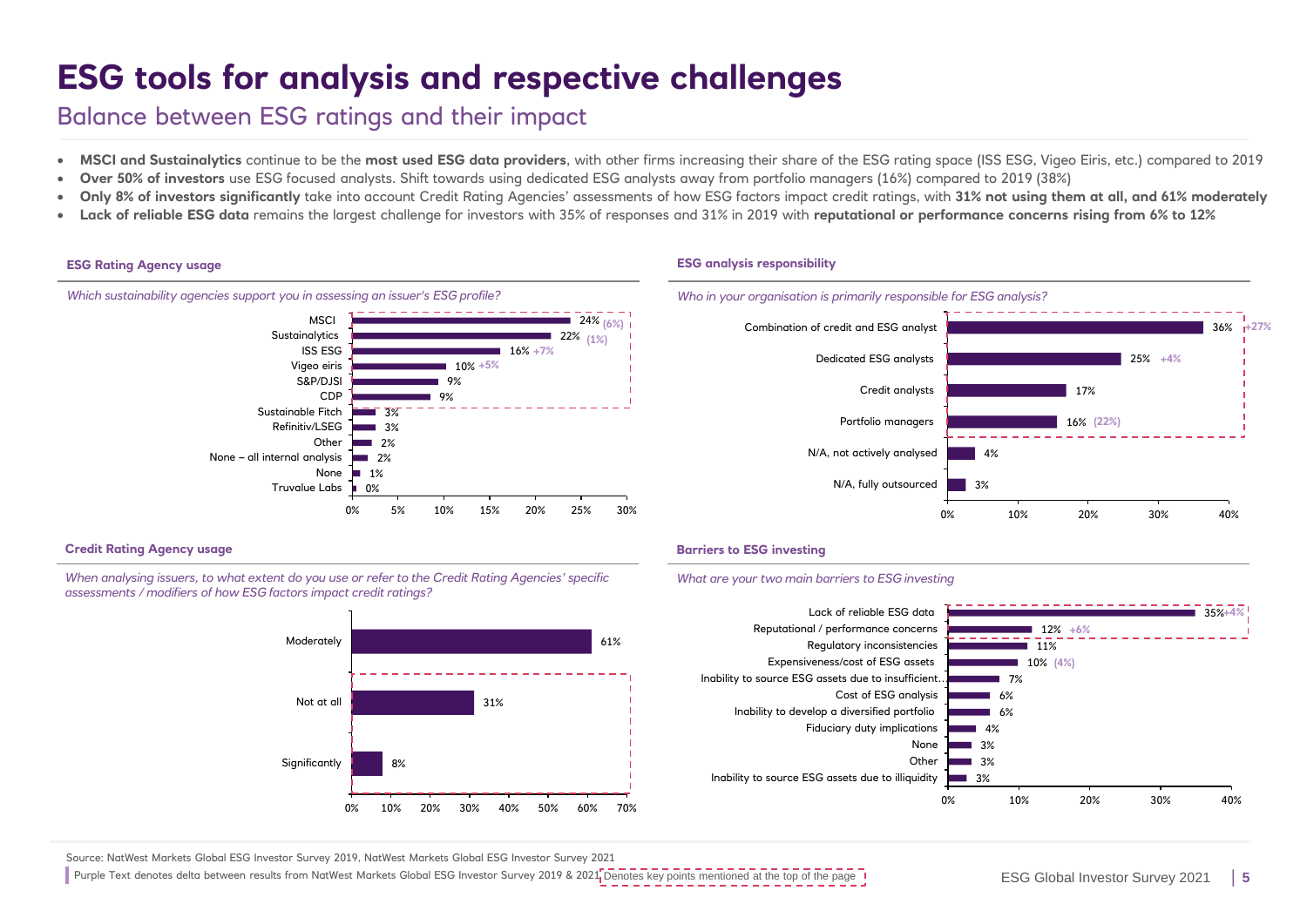# **ESG regulatory influence / issuer and investor actions**

### Regulations are having stronger impact on investors

- 41% of Investors believe the **Sustainability Finance Disclosure Regulation (SFDR)** is among the most **impactful** regulations, with 19% noting the EU Taxonomy and 10% noting TCFD
- Despite having a global sample of investors, there is a heavy focus on **European standards & regulations**
- **25% of investors** want to see **stronger global climate goals** and **33%** want **more support to transitioning sectors and countries** coming from of **COP 26**
- The top two actions cited by investors that show an issuers commitment to sustainability are **disclosure-based** (33% of investors cited quality reporting and targets as the top two actions an issuer can take), while **validation from third-parties** – e.g. via index inclusion, awards or ratings were each cited by **less than 5% of investors** - Improvement in ESG ratings declined in importance (2% in 2021 vs. 26% in 2019)
- Investors see the **UN PRI** and the **Net Zero Asset Manager** Initiatives as **most impactful** (impactful meaning has been successful in achieving initiative goals)

### **Impactful sustainable finance regulations**





#### **Issuers commitment to sustainability**

#### *Which two actions best underscore an issuer's commitment to sustainability?*



### **What investors want from COP 26**





#### **Investor actions**

#### *What ESG investor Coalitions / pledges do you consider most impactful as an investor?*



Source: NatWest Markets Global ESG Investor Survey 2019, NatWest Markets Global ESG Investor Survey 2021

Note: (\*)Task Force on Climate-Related Financial Disclosures (TCFD) (\*\*) Active sustainability engagement with investors/stakeholders

Purple Text denotes delta between results from NatWest Markets Global ESG Investor Survey 2019 & 2021 <sub>1</sub>Denotes key points mentioned at the top of the page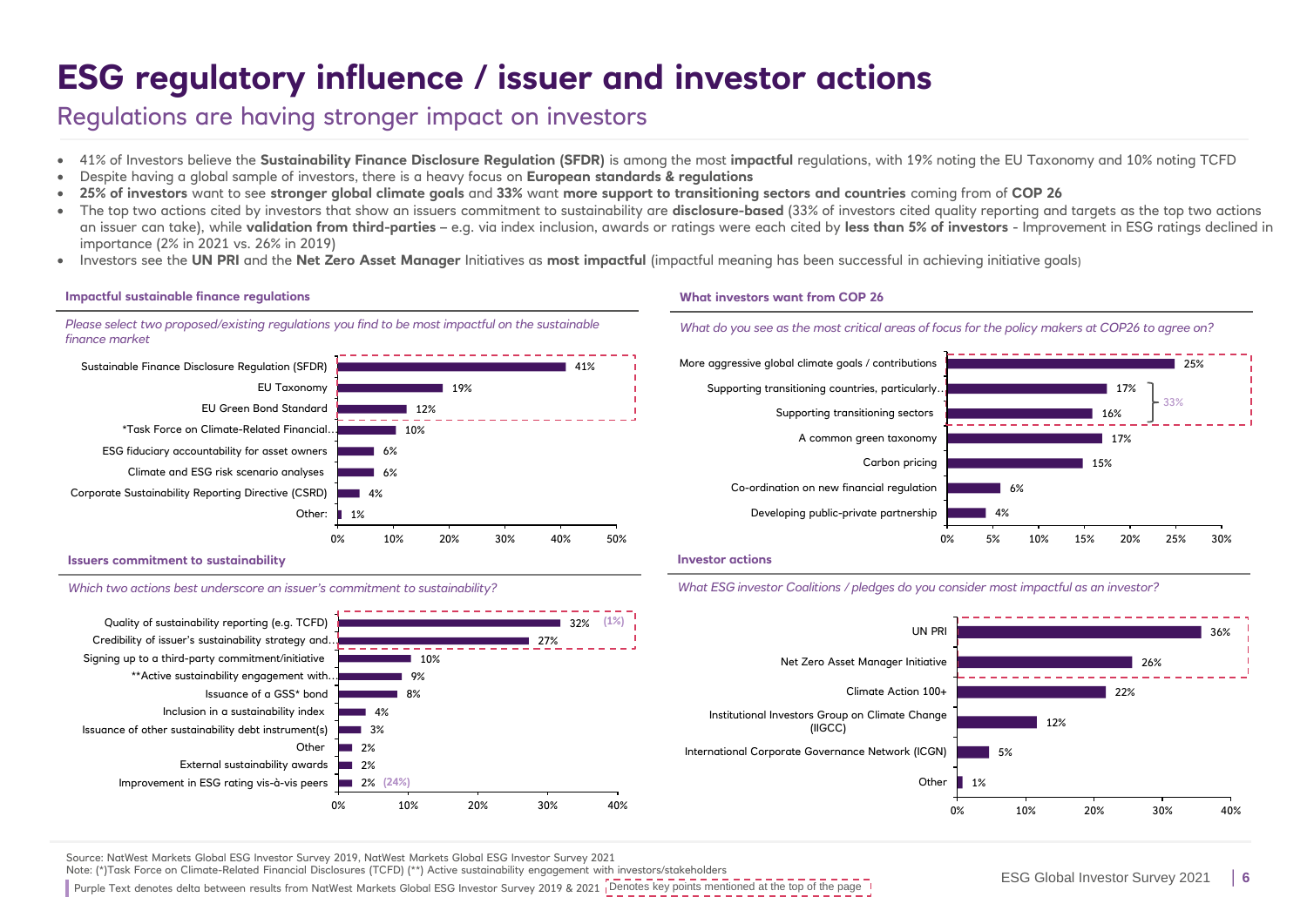# **Outlook on sustainability debt bond market generally positive**

### More demand for high yield and emerging market issuers

- **Investors continue to want a more diverse range of \*sustainability debt issuance** (i.e., new sectors, emerging markets) and **high yielding sustainability debt products**
- Investors seek **more supply in the automotive, manufacturing, infrastructure sectors**, and demand seems to have reduced for the FI and SSA sectors compared to 2019
- **Investors are taking a more holistic, issuer wide approach** (not reliant on alignment to a standard or an SPO or Rating) with **over 40% of responses** showing their assessment methods relating to the issuers **sustainability strategy or disclosure** compared to 2019 where 67% of responses relied on external alignment or opinion
- **Over 90%** of investors believe that **sustainability**\*\*\*\* **Use of Proceeds bonds** will trade with either a **modest or meaningful premium**, in 2019 that number was **only 52%,** and **35% of investors** in 2019 believed that sustainability UoP instruments should trade with **zero premium with 69% now feeling that a modest "greenium" exists, up to 5 bps**

#### **New sustainability debt issuance - types**





**Sustainability debt finance framework assessment** 

Assurance from independent accountant/auditor

Certification from Climate Bond Initiative External ESG rating for issuer<sup>1</sup> External review by SPO provider I Internal ESG scoring analysis

\*\*\*Alignment with EU standards (e.g. EU. Eligible Use of Proceeds (green vs social)

Issuer's sustainability strategy

*Which two factors are most important when assessing the robustness of Sustainability Debt finance frameworks?*

#### **New sustainability debt issuance - sectors**







*Noting the scarcity of \*Sustainable "Use of Proceeds" bonds, would you expect these instruments to trade at a premium/discount for the foreseeable future (6-12 months)?*



Source: NatWest Markets Global ESG Investor Survey 2019, NatWest Markets Global ESG Investor Survey 2021

Other 1%

1% **(10%)**

1% **(6%)** 2% 2% 2% **(9%)** 5% **(6%)**

Note: (\*) Sustainable use of proceeds is referring to Green, Social, and Sustainable labelled bonds (\*\*) Securitisation – cash and synthetic (MBS, ABS, CLOs) (\*\*\*) Alignment with EU standards (e.g. EU Taxonomy. EU Green Bond Standard)

7% **(20%)**

13% **(7%)** 13% 14% 16%

External ESG rating for bond

Clarity on allocation split Quality of impact metrics

Level of disclosure

Denotes key points mentioned at the top of the page I Purple Text denotes delta between results from NatWest Markets Global ESG Investor Survey 2019 & 2021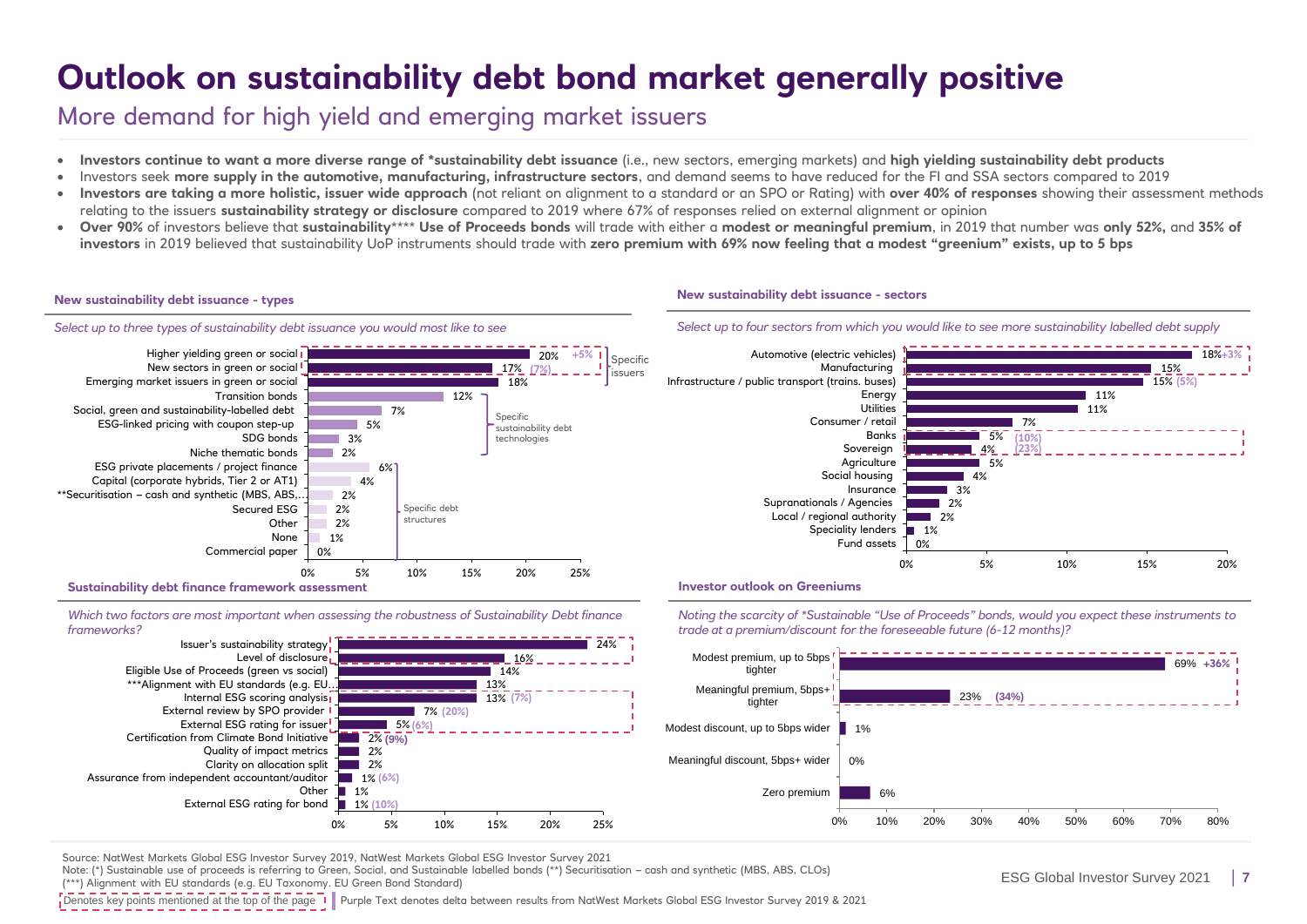# **Overview of Institutional Investor Participants**

Responses from 70+ investors with over EUR18trillion in assets under management

- Survey was completed by leading ESG-focused investors globally –with **29% having dedicated ESG funds** and further **51% using a mixture of ESG strategies**
- Investors from **around the world participated** with **30% from the UK, 35% from Europe, 18% from North America and 17% from Asia**
- Majority of respondents were **portfolio managers and 20% being dedicated ESG analysts**
- Survey was tailored specifically for the respondents based on PM responsibility and rates/credit focus
- This survey covered a range of asset classes from Alternative credit to rates; **69% focused on investment grade credit** (corporates and financials), **14% focused on Rates** (governments, supranational and covered bonds), and **13% covered High yield** assets



### **How does your organisation manage its ESG strategies**

**Investor breakdown by type** 64% 21% 14% 1% ■ Portfolio Managers ESG Analyst ■ Credit Analyst ■ Rates Analyst **Investor breakdown by geography Fixed Income class of primary focus** 69% 14% 13% 4% **IG Credit (Corporates &** Financials) Rates (Government, Supranational, Agencies, Municipalities, Covered) Other (High Yield) ■ Alternative Credit **Money Market** 30% 18% 17% 13% 9% 4%4%1 UK / Ire US / Canada  $\blacksquare$  APAC. G/A/S **BeNeLux Nordics** Other France ■ Southern Europe

Source: NatWest Markets Global ESG Investor Survey 2019, NatWest Markets Global ESG Investor Survey 2021

Purple Text denotes delta between results from NatWest Markets Global ESG Investor Survey 2019 & 2021